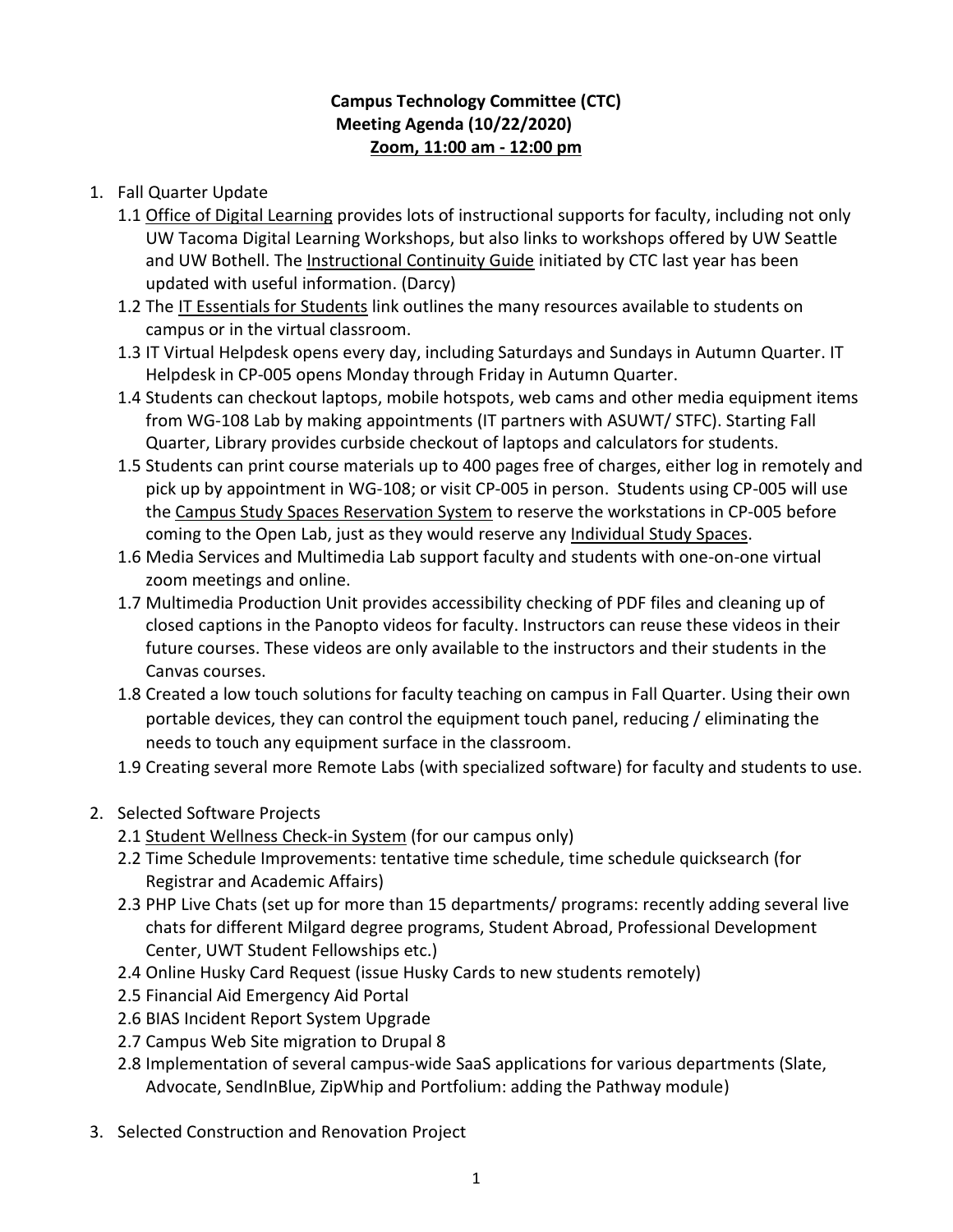- 3.1 Classroom media upgraded prior to the start of Fall Quarter in JOY-210, JOY-211 and SCI-309
- 3.2 JOY-215 classroom media to be upgraded during Fall Quarter
- 3.3 Court-17 Parking Garage (Added 11 cameras to the initial 7 cameras to monitor all the entrance/ exits of the garage, signed new agreement with the Unions)
- 3.4 UW WiFi is installed in the Cragle Parking Lot recently (IT partners with ASUWT/ STFC to deliver backup batteries for students in the parking lot if their laptops run out of power)
- 4. October is the Cybersecurity Month. The new cybersecurity training is announced. The 30 minute Security Awareness Training is mandatory). Optional trainings include:
	- a. Internet Security When You Work From Home,
	- b. Handling and Sharing Sensitive Information,
	- c. Social Media: Staying Secure in a Connected World,
	- d. Mobile Device Security
- 5. Selected Survey Results from the [EDUCAUSE 2020 Student Technology Report: Supporting the](https://www.educause.edu/ecar/research-publications/student-technology-report-supporting-the-whole-student/2020/introduction)  [Whole Student.](https://www.educause.edu/ecar/research-publications/student-technology-report-supporting-the-whole-student/2020/introduction) (This study presents important results from EDUCAUSE's 2020 research on students' experience with information technology, which included 16,162 undergraduate students from 71 US institutions.)

## Figure 10: Most important technological features for studying



**EDUCAUSE** Student Study 2020